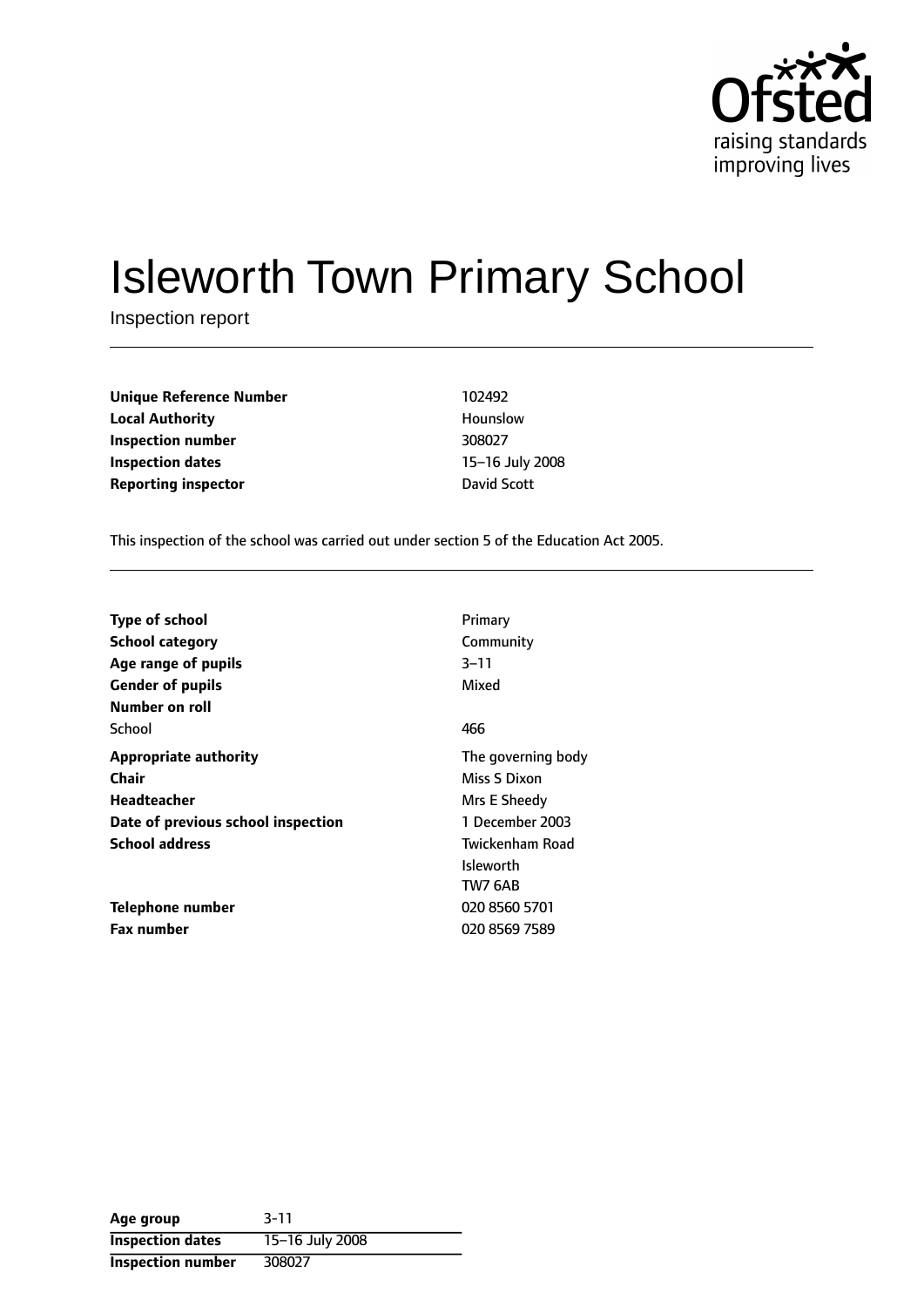.

© Crown copyright 2008

#### Website: www.ofsted.gov.uk

This document may be reproduced in whole or in part for non-commercial educational purposes, provided that the information quoted is reproduced without adaptation and the source and date of publication are stated.

Further copies of this report are obtainable from the school. Under the Education Act 2005, the school must provide a copy of this report free of charge to certain categories of people. A charge not exceeding the full cost of reproduction may be made for any other copies supplied.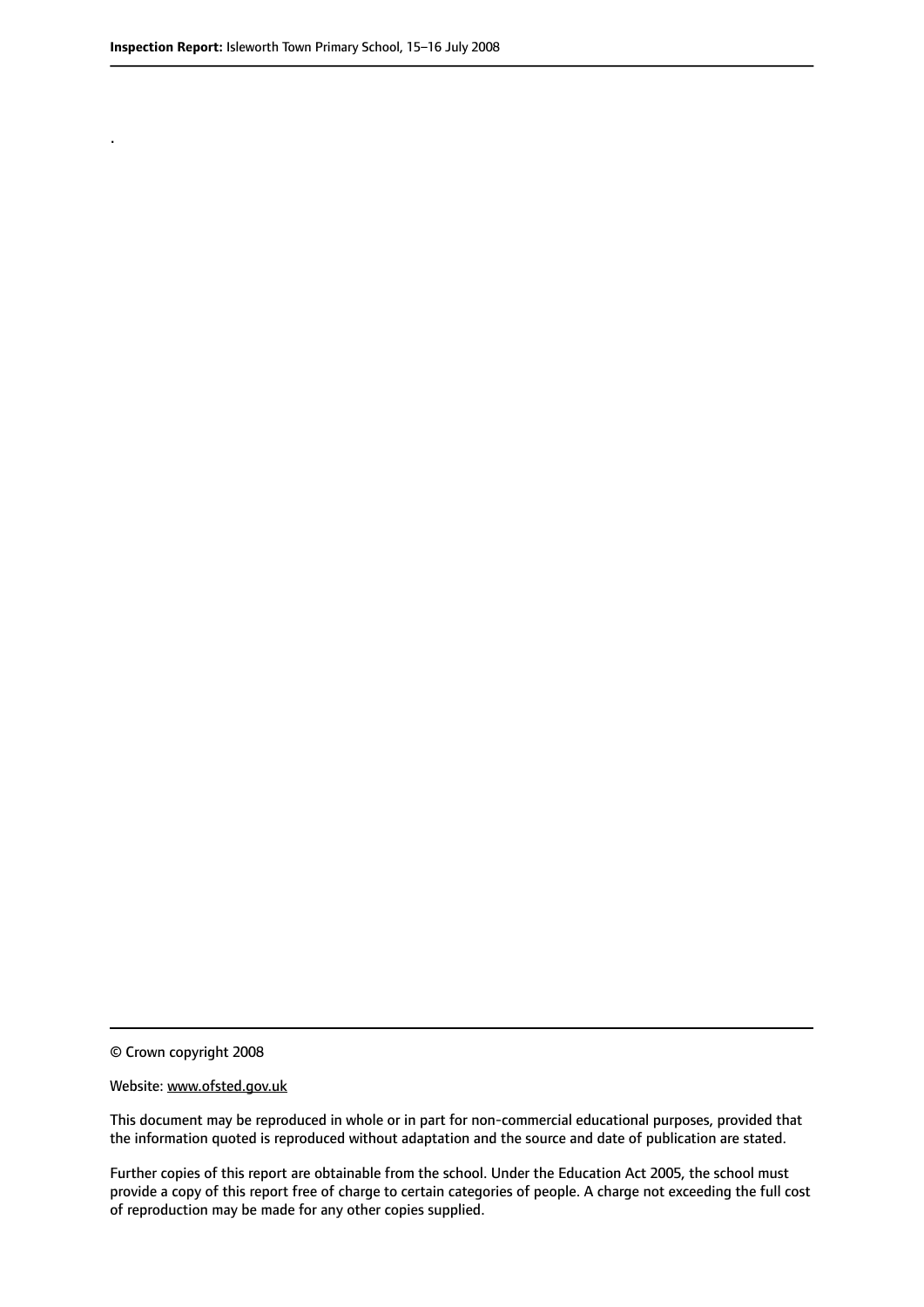# **Introduction**

The inspection was carried out by three Addition Inspectors.

#### **Description of the school**

Isleworth Town is a larger than average primary school. More pupils than is typical nationally are from a wide range of ethnic backgrounds. Over a third, higher than average, has a home language other than English. The proportion of pupils eligible for a free school meal is almost double the national average and the number of pupils with specific learning difficulties is just above average. The school is oversubscribed but more pupils than is typical nationally join or leave the school at other than customary times of the year.

The school holds the Sports Activemark and the Healthy Schools Award and is a fully extended school.

#### **Key for inspection grades**

| Outstanding  |
|--------------|
| Good         |
| Satisfactory |
| Inadequate   |
|              |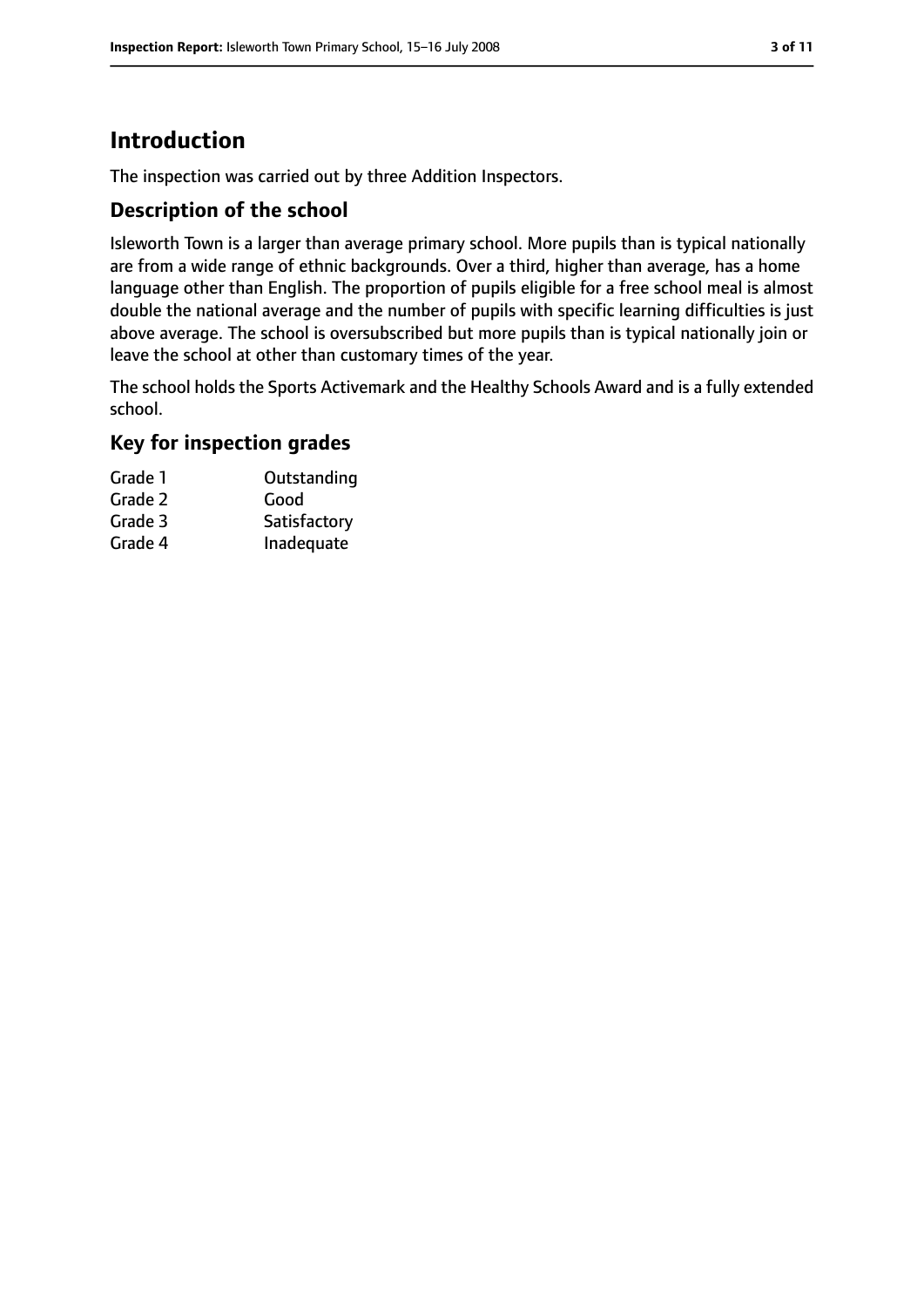# **Overall effectiveness of the school**

#### **Grade: 2**

Isleworth Town is a good and happy school, a view endorsed by the staff, parents and pupils. As one parent commented, echoing the views of the majority, 'Isleworth Town is a fantastic school. My children are thriving and I am extremely pleased with their progress.'

A real strength of the school is the way pupils develop as responsible young people in a friendly, safe environment. High quality care, guidance and support result in good personal development. The overwhelming majority of pupils enjoy school, attend regularly and behave responsibly both in and out of class. They have a thorough understanding of healthy living and are keen participants in physical activities, including after-hours sports clubs. Pupils contribute regularly to school improvement, offering good ideas and suggestions at school councils and assemblies. They follow the strong moral lead given by adults and this is reflected in their good spiritual, social, moral and cultural development. Pupils value their differences and celebrate the many traditions among them. Pupils make a good contribution to the lives of others in the wider community by raising money for charity and participating in local events.

At the heart of this positive picture is the strong and determined leadership of the headteacher, ably supported by her senior team. Since the last inspection, following a period of significant staffing challenges, much needed stability has returned. Leadership and management are now good and this has made a significant difference to pupils' future life chances. From often very low starting points in the Nursery, children reach just below average standards and make good progress by the end of Year 2. Many pupils arrive and leave the school at different times of the year. Progress accelerates as pupils move through the school so that they reach average standards by the end of Year 6 and achieve well. The headteacher and governors have an accurate view of the school's performance. They are clear, for example, that standards in science are higher than those in mathematics and English.

The overall quality of teaching and learning is good. Lessons engage pupils well and encourage them to share ideas and work well together. However, some lessons lack the necessary challenge for pupils to work independently and achieve as well as they can. In addition, teachers do not always provide consistently clear advice to pupils as to what they need to do to move to the next level. The good topic-based curriculum is well managed and enables pupils to enjoy a wide range of interesting work, such as setting a budget for the making and selling of pizzas and sandwiches as a business enterprise project. Out-of-hours activities such as cookery, choir, dance and many sports, effectively promote children's good personal and academic development.

Governance is good. Governors are able to challenge and support the school with increasing confidence.The school is proud of its good partnership with the parents and the local community and works hard to engage the support of parents through regular newsletters as well as 'drop-in' opportunities to meet staff. As one parent commented, 'I could not have chosen a better school for my child'. The positive changes over the last yearshow that the school's capacity to improve is now good.

#### **Effectiveness of the Foundation Stage**

#### **Grade: 2**

Children make a good start in the Foundation Stage. They join the school with a range of skills that are below those expected for their age. Excellent relationships with parents help children settle quickly. The well-led Foundation Stage team effectively nurtures the children's social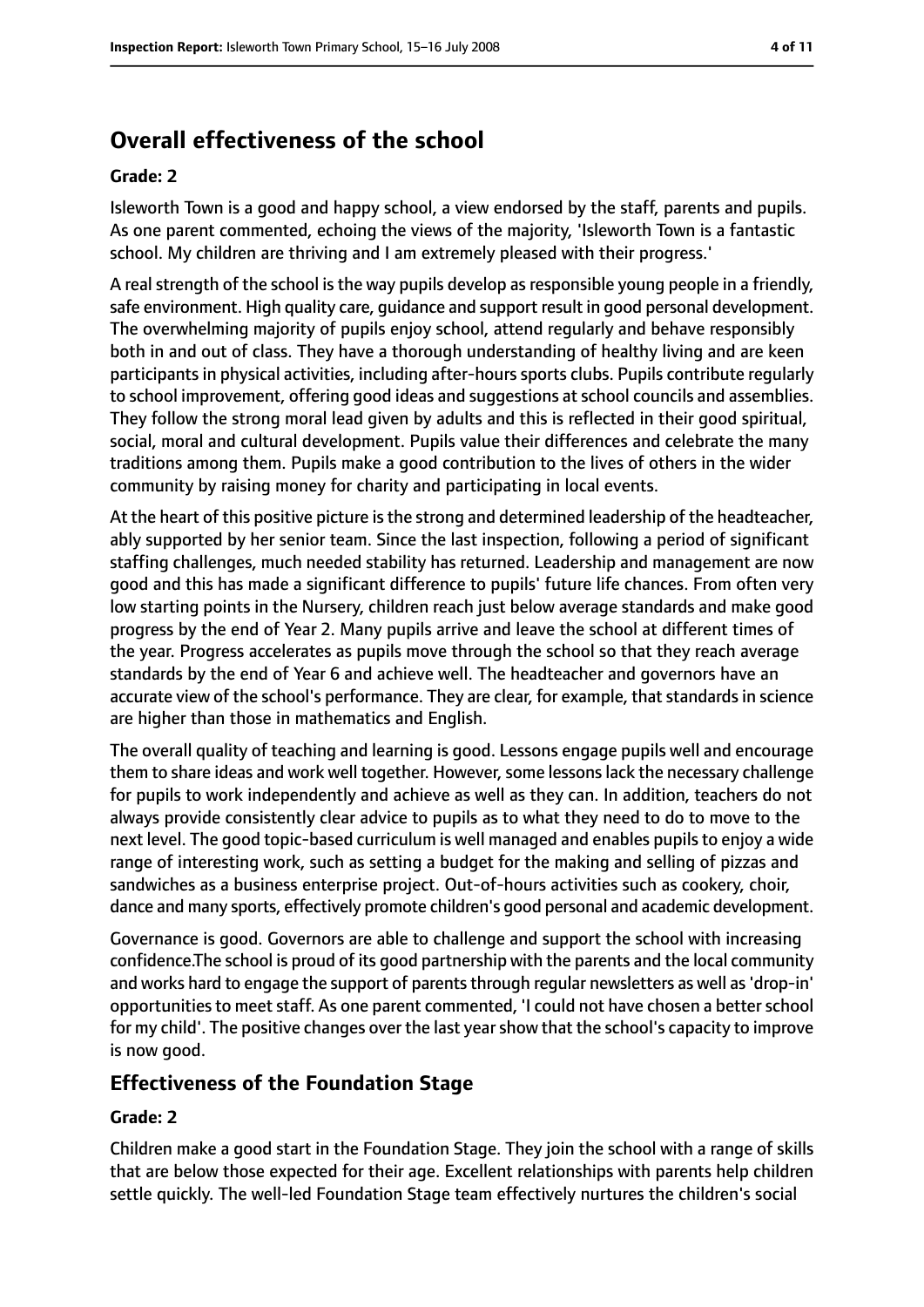and emotional development. A stimulating curriculum and high quality care and secure environment support them exceptionally well and contribute to their personal development. They learn to co-operate with each other, developing good attitudes to learning. Assessment is used well to identify the children's specific learning needs, irrespective of when children start the school. Teachers are careful to identify those with little knowledge of English who are able learners. As a result, all groups of children, including the most vulnerable, make good progress and achieve standards that are just below that expected for their age by the time they start Year 1. This is due to the sharp focus given to the steady acquisition of essential skills for learning that many lack when they join the school. The attractive and imaginative outdoor area adds much to children's enjoyment of learning. The newly created garden, complete with log cabin, stimulates children's imagination well for role-play activities.

## **What the school should do to improve further**

- Ensure that teaching consistently challenges pupils to achieve as well as they can.
- Improve the consistency of academic advice so that pupils benefit from more precise ways on how to improve their work and performance.

## **Achievement and standards**

#### **Grade: 2**

Most pupils enter Year 1 with levels of knowledge and skills that are below those normally expected for their age group, particularly in communication, language and literacy skills. They progress well in Years 1 and 2 to reach just below average standards by the end of Year 2. Pupils' progress accelerates as they move through the school so that by Year 6 they reach broadly average standards, demonstrating good progress.

Achievement is good and standards are average by the end of Year 6. Work in lessons indicates that currently pupils achieve well from below average starting points. Pupils achieve most successfully in science with national test results showing consistently higher results than those of English and mathematics. This has been due to a concerted focus on helping pupils to apply their knowledge of scientific vocabulary. Pupils' reading skills are improving and standards are higher than in writing because of the school's focus on encouraging pupils to read widely. Some reading tasks in lessons are not always as challenging as they could be, and this slows pupils' progress in reading. All groups of pupils do well, including those who have a home language other than English. Those at the early stages of English make rapid gains in fluency as a result of excellent individual attention. Pupils with moderate learning difficulties also achieve well because of the high levels of personal and academic guidance and the good teaching they experience.

## **Personal development and well-being**

#### **Grade: 2**

Pupils' personal development is good. Their spiritual, moral, social and cultural development is good and is reflected in the mutual respect between pupils and between staff and pupils. They feel secure and behaviour is good because of their positive attitudes to learning. Most learners come to school eagerly and enjoy their learning. However, a small number of pupils miss valuable learning time as a result of holidays being taken in term time.

Pupils have good knowledge about what constitutes a healthy life style and high numbers take part in sports and physical activities, reflecting their strong commitment to fitness. Pupils know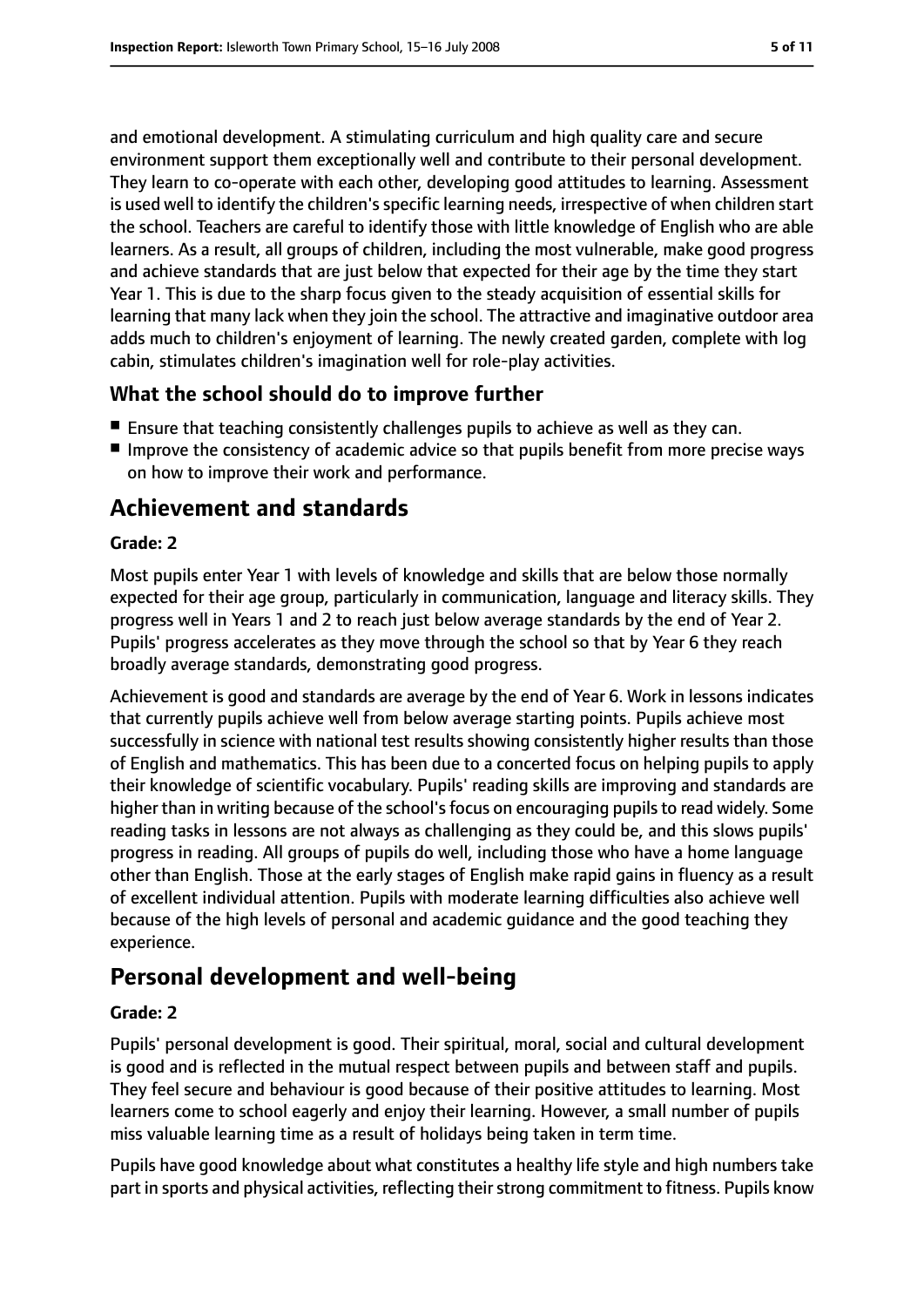how to choose healthy lunches and are aware of the benefits of a healthy diet. The school council provides pupils with an influential voice and they take an active role by assisting in the smooth running of the school, by acting as playground monitors. In the wider community, pupils make a good contribution through a range of activities including fund raising for charities and carol singing for local elderly residents. Pupils prepare well for the next stage of their education through well-managed transition procedures and through good progress in basic skills. A small number of parents felt behaviour was an issue. However, the vast majority rightly believe that behaviour is good in the school.

# **Quality of provision**

## **Teaching and learning**

#### **Grade: 2**

Teaching and learning are good. Teaching has improved since the last inspection because of rigorous monitoring and effective professional development. Relationships between teachers and pupils are good and as a result, pupils behave well and attitudes to learning are good. Lessons are well structured and teachers clarify what pupils are to learn from the outset. This enables pupils to reflect on their own progress. Pupils make good progress when lesson planning accurately builds on what they already know. Resources using information and communication technology (ICT) are creatively harnessed, and the activities are engaging. Support by classroom assistants is well directed and there is a good balance between whole-class teaching and group work. However, in some lessons, tasks are not pitched at the correct level to challenge all pupils, particularly those of higher ability.

## **Curriculum and other activities**

#### **Grade: 2**

The well managed curriculum is good and provides a broad and interesting range of work which motivates pupils. The topic-based approach allows all pupils, including those with moderate learning difficulties, to be fully included in learning activities. Themed projects such as creative arts week and musical productions, for example, add richness to different areas of learning. Sports clubs contribute very well to pupils' positive attitudes to keeping fit and healthy. Pupils delight in being able to study French for the first time. Out-of-hours activities range from orchestra to yoga and are well attended. Pupils enjoy using the computer suite, but they do not have enough opportunities to apply their ICT skills in lessons. The school makes good use of the local area for interesting visits to places of worship, museums, theatres and galleries.

## **Care, guidance and support**

#### **Grade: 2**

Personal guidance is good. New pupils settle quickly and happily into the school throughout the year because of good induction procedures. Arrangements for health and safety, safeguarding and risk assessments are robust and promote a safe and supportive learning environment. Pupils are confident that there is always an adult they can turn to if they have a problem. Support for vulnerable pupils is strong as their needs are swiftly identified and their progress is carefully tracked. Pupils with moderate learning difficulties receive good support tailored to their needs. The school works well with outside agencies to find the best support for these pupils. Most pupils know their targets but are less clear as to what they needed to do in order to progress to the next level.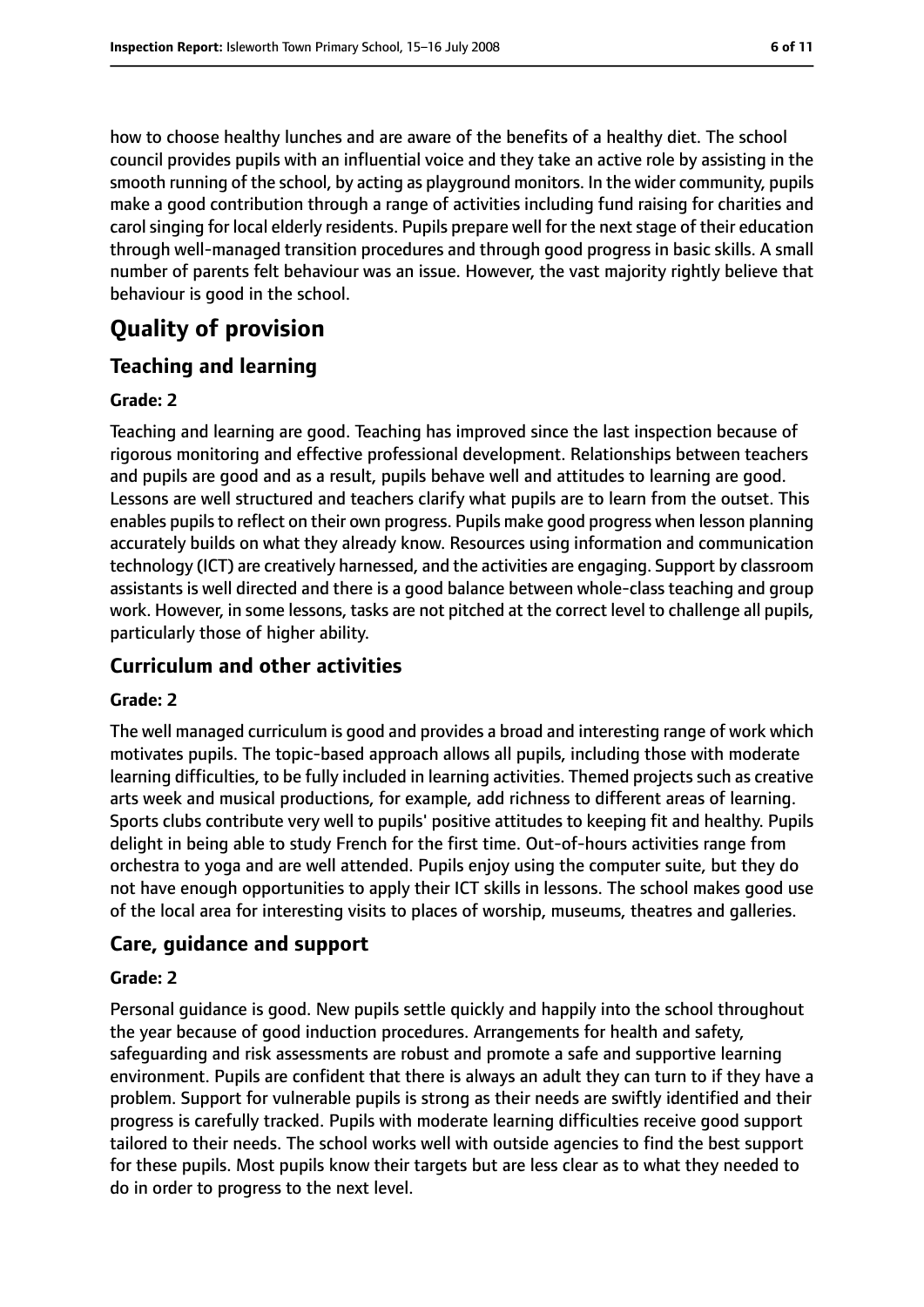## **Leadership and management**

#### **Grade: 2**

Leadership and management are good. The headteacher's inspirational leadership and clear vision for taking the school forward is shared whole-heartedly by staff and governors. The senior team form a cohesive group who complement and support each other and the school well. Governance is good. The governing body is highly committed to helping the school develop and improve. The headteacher and governors know the school well and they have an accurate view about its strengths and areas for development, for example, improving pupils' performance in literacy and developing more effective assessment systems. Links with the local community are strong. The senior leadership team places significant trust in middle leaders and allows them much autonomy to develop their roles and interests. Staff are very appreciative of the genuine opportunities afforded them in the good professional development activities. However, the monitoring role of subject leaders is currently a focus as some are relatively new to their roles and have not had time to impact fully on pupils' achievements.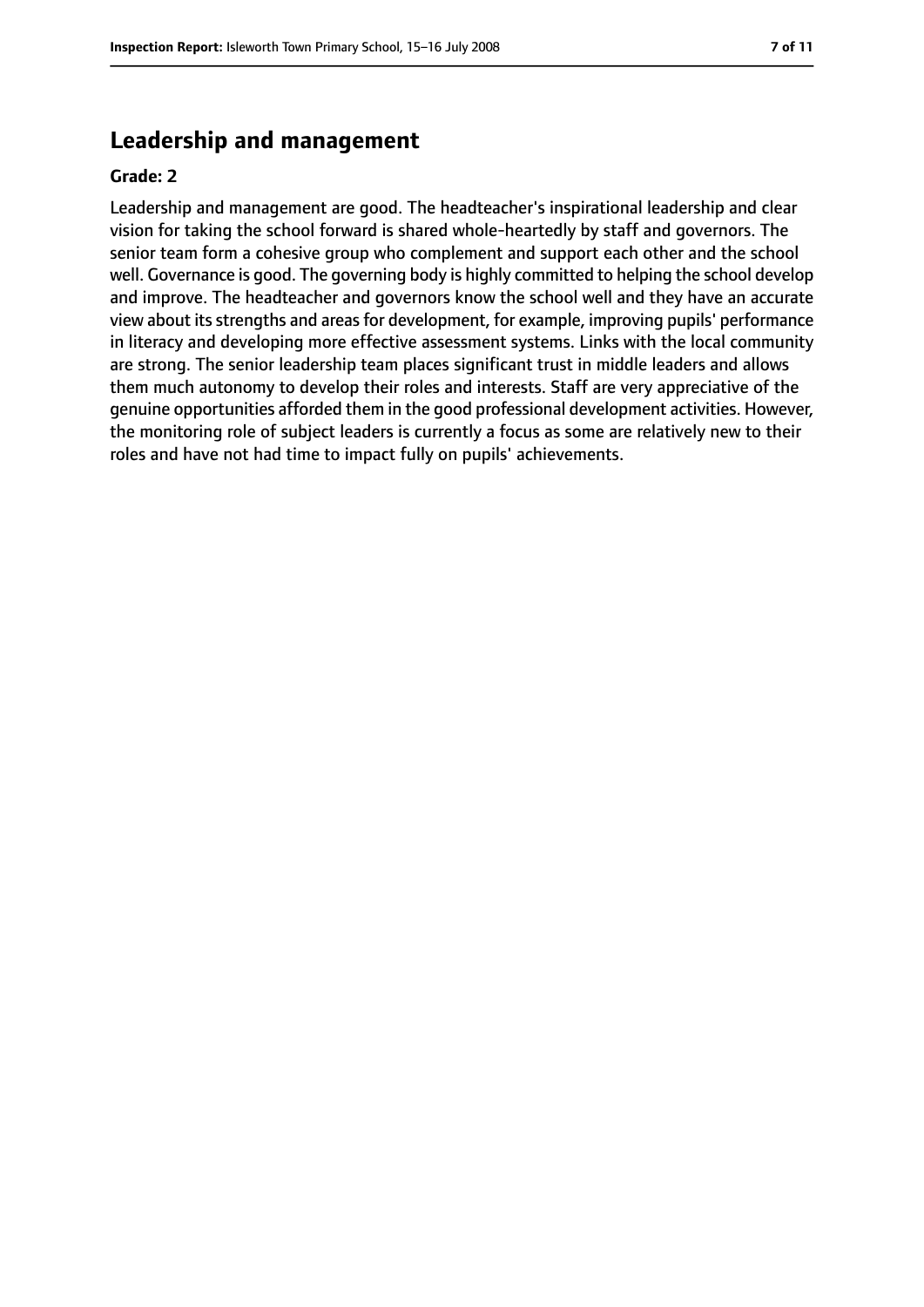**Any complaints about the inspection or the report should be made following the procedures set out in the guidance 'Complaints about school inspection', which is available from Ofsted's website: www.ofsted.gov.uk.**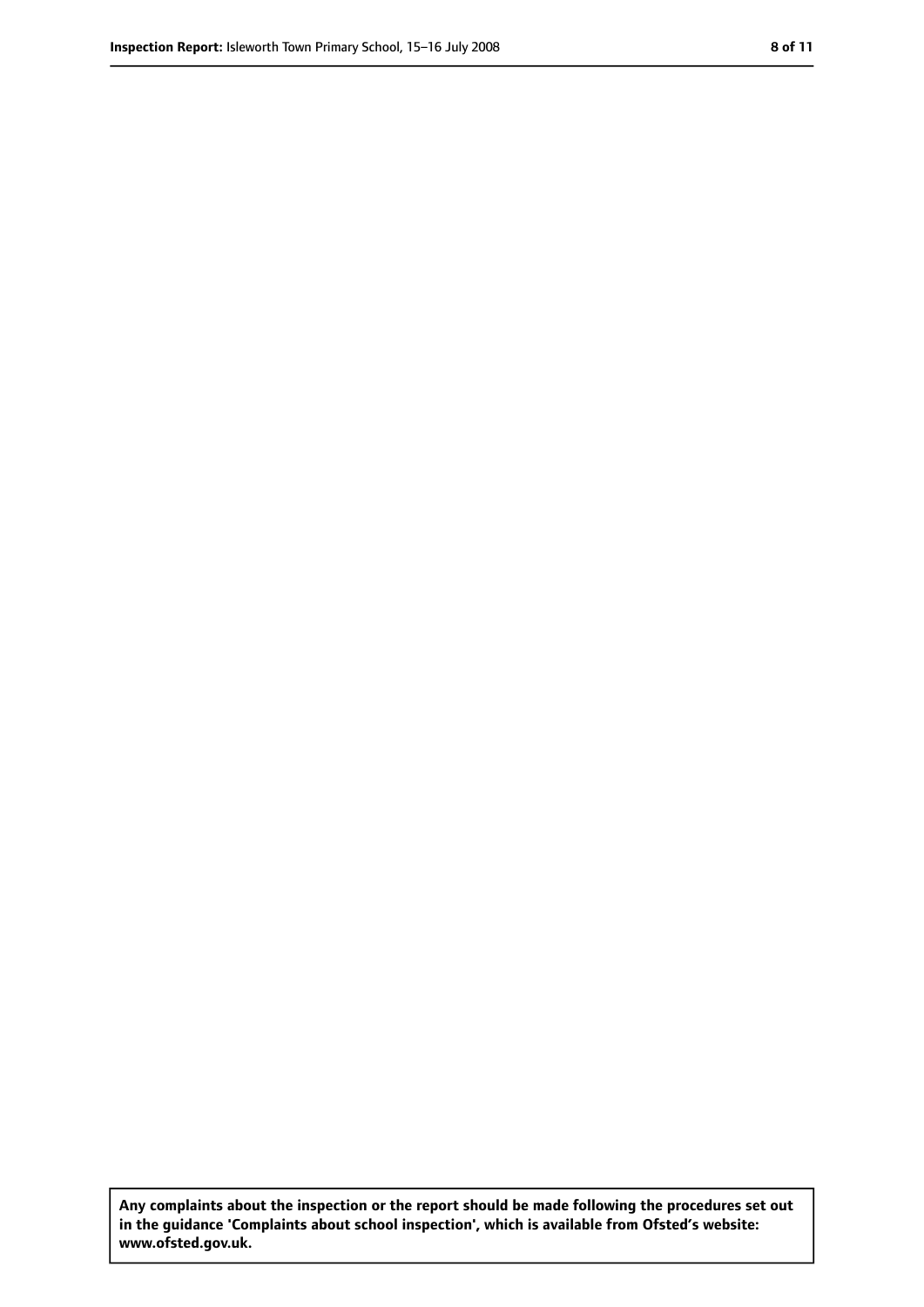# **Inspection judgements**

| $^{\backprime}$ Key to judgements: grade 1 is outstanding, grade 2 good, grade 3 satisfactory, and | <b>School</b>  |
|----------------------------------------------------------------------------------------------------|----------------|
| arade 4 inadequate                                                                                 | <b>Overall</b> |

## **Overall effectiveness**

| How effective, efficient and inclusive is the provision of education, integrated<br>care and any extended services in meeting the needs of learners? |     |
|------------------------------------------------------------------------------------------------------------------------------------------------------|-----|
| Effective steps have been taken to promote improvement since the last<br>inspection                                                                  | Yes |
| How well does the school work in partnership with others to promote learners'<br>well-being?                                                         |     |
| The effectiveness of the Foundation Stage                                                                                                            |     |
| The capacity to make any necessary improvements                                                                                                      |     |

#### **Achievement and standards**

| How well do learners achieve?                                                                               |  |
|-------------------------------------------------------------------------------------------------------------|--|
| The standards <sup>1</sup> reached by learners                                                              |  |
| How well learners make progress, taking account of any significant variations between<br>groups of learners |  |
| How well learners with learning difficulties and disabilities make progress                                 |  |

## **Personal development and well-being**

| How good is the overall personal development and well-being of the<br>learners?                                  |  |
|------------------------------------------------------------------------------------------------------------------|--|
| The extent of learners' spiritual, moral, social and cultural development                                        |  |
| The extent to which learners adopt healthy lifestyles                                                            |  |
| The extent to which learners adopt safe practices                                                                |  |
| How well learners enjoy their education                                                                          |  |
| The attendance of learners                                                                                       |  |
| The behaviour of learners                                                                                        |  |
| The extent to which learners make a positive contribution to the community                                       |  |
| How well learners develop workplace and other skills that will contribute to<br>their future economic well-being |  |

## **The quality of provision**

| How effective are teaching and learning in meeting the full range of the<br>learners' needs?          |  |
|-------------------------------------------------------------------------------------------------------|--|
| How well do the curriculum and other activities meet the range of needs<br>and interests of learners? |  |
| How well are learners cared for, guided and supported?                                                |  |

 $^1$  Grade 1 - Exceptionally and consistently high; Grade 2 - Generally above average with none significantly below average; Grade 3 - Broadly average to below average; Grade 4 - Exceptionally low.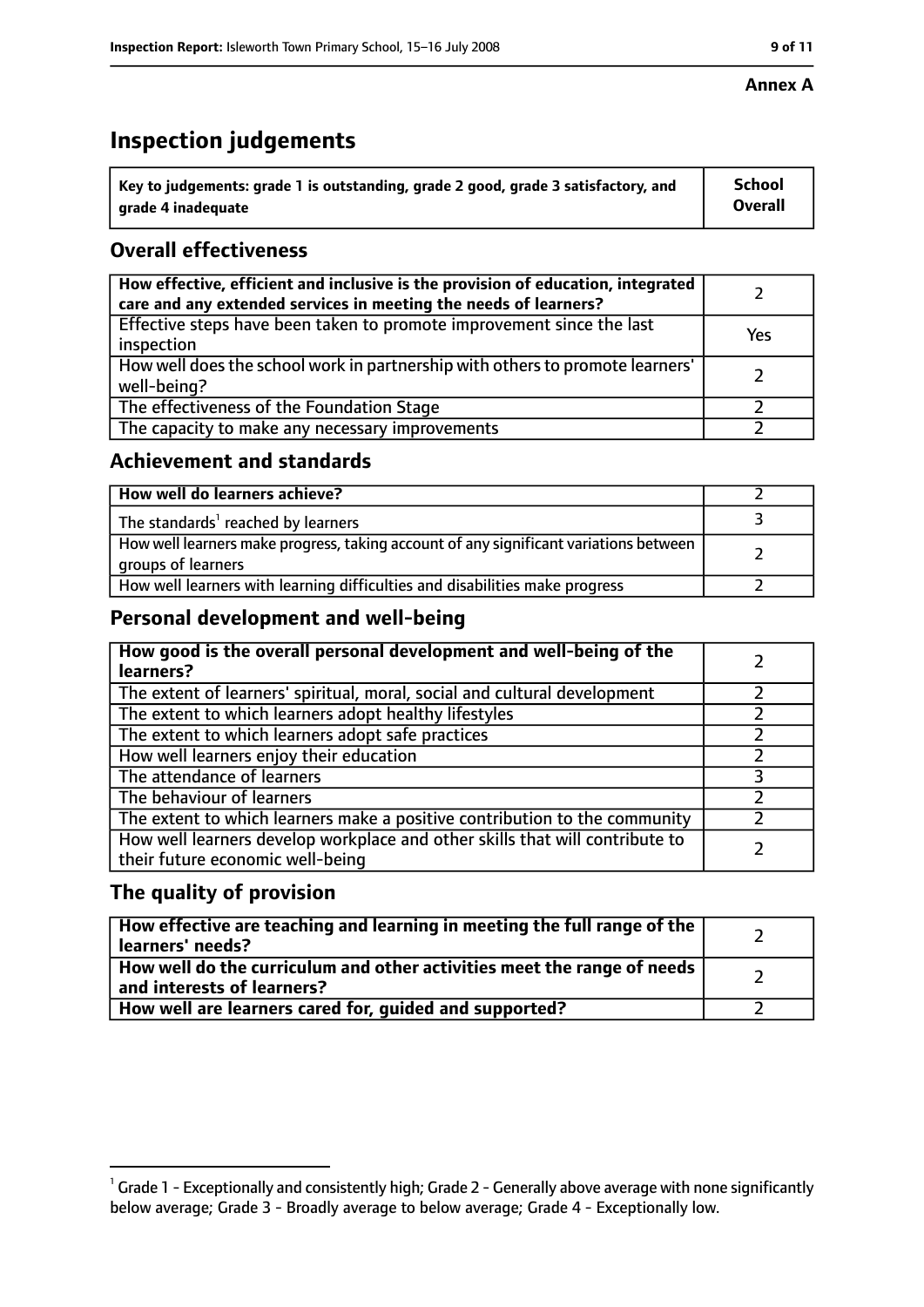# **Leadership and management**

| How effective are leadership and management in raising achievement<br>and supporting all learners?                                              |           |
|-------------------------------------------------------------------------------------------------------------------------------------------------|-----------|
| How effectively leaders and managers at all levels set clear direction leading<br>to improvement and promote high quality of care and education |           |
| How effectively leaders and managers use challenging targets to raise standards                                                                 |           |
| The effectiveness of the school's self-evaluation                                                                                               |           |
| How well equality of opportunity is promoted and discrimination tackled so<br>that all learners achieve as well as they can                     |           |
| How effectively and efficiently resources, including staff, are deployed to<br>achieve value for money                                          |           |
| The extent to which governors and other supervisory boards discharge their<br>responsibilities                                                  |           |
| Do procedures for safequarding learners meet current government<br>requirements?                                                                | Yes       |
| Does this school require special measures?                                                                                                      | <b>No</b> |
| Does this school require a notice to improve?                                                                                                   | No        |